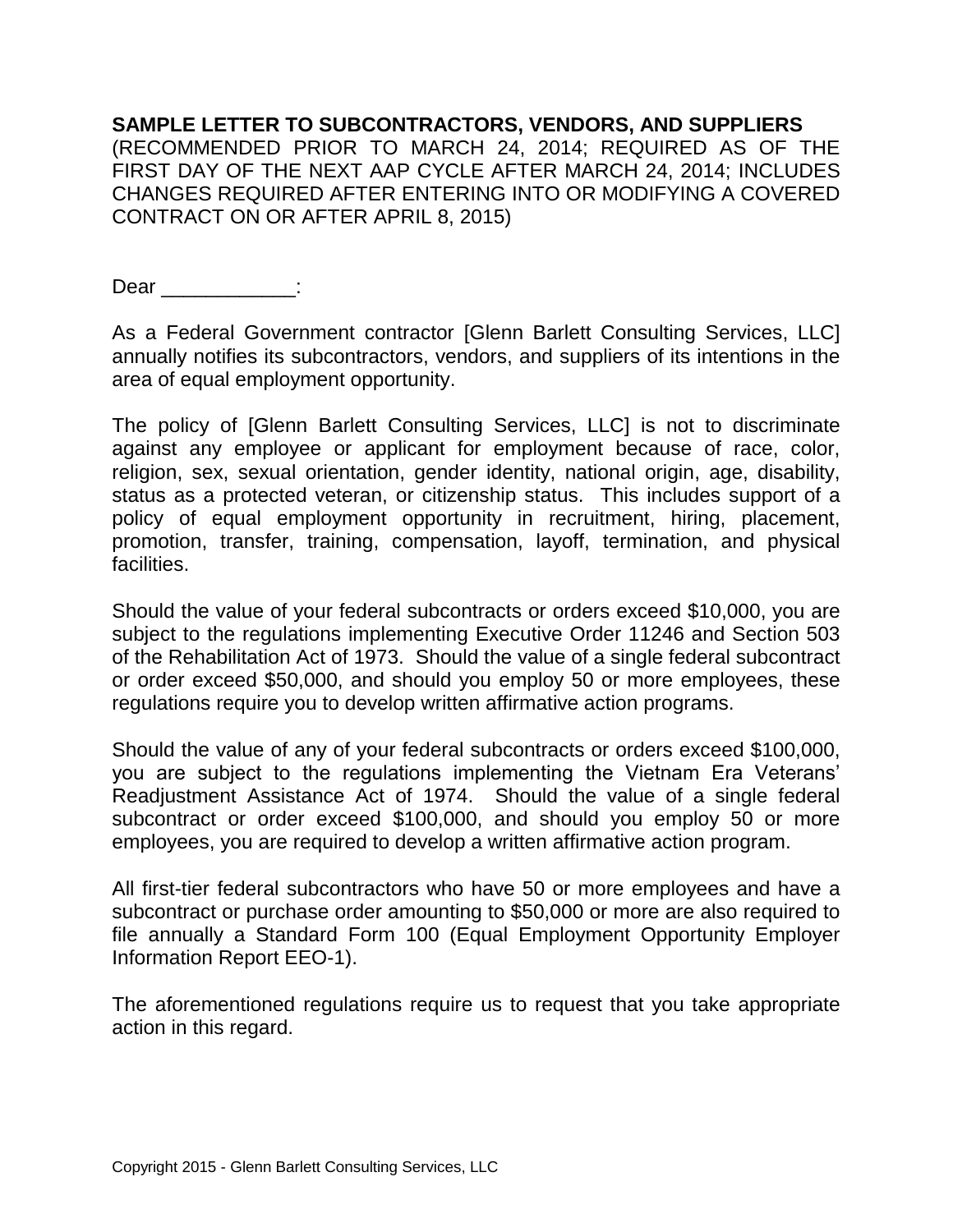## **SAMPLE LETTER TO LABOR ORGANIZATIONS, UNION OFFICIALS, AND/OR EMPLOYEE REPRESENTATIVES**

(REQUIRED AS OF MARCH 24, 2014 FOR LABOR ORGANIZATIONS; REQUIRED AS OF THE FIRST DAY OF THE NEXT AAP CYCLE AFTER MARCH 24, 2014 FOR UNION OFFICIALS AND/OR EMPLOYEE REPRESENTATIVES; INCLUDES CHANGES REQUIRED AFTER ENTERING INTO OR MODIFYING A COVERED CONTRACT ON OR AFTER APRIL 8, 2015)

Dear :

As a Federal Government contractor [Glenn Barlett Consulting Services, LLC] annually notifies its labor organizations, union officials, and/or employee representatives of its intentions in the area of equal employment opportunity.

The policy of [Glenn Barlett Consulting Services, LLC] is not to discriminate against any employee or applicant for employment because of race, color, religion, sex, sexual orientation, gender identity, national origin, age, disability, status as a protected veteran, or citizenship status. This includes support of a policy of equal employment opportunity in recruitment, hiring, placement, promotion, transfer, training, compensation, layoff, termination, and physical facilities.

We want to be certain that you are aware of our policy. We will continue to request your cooperation.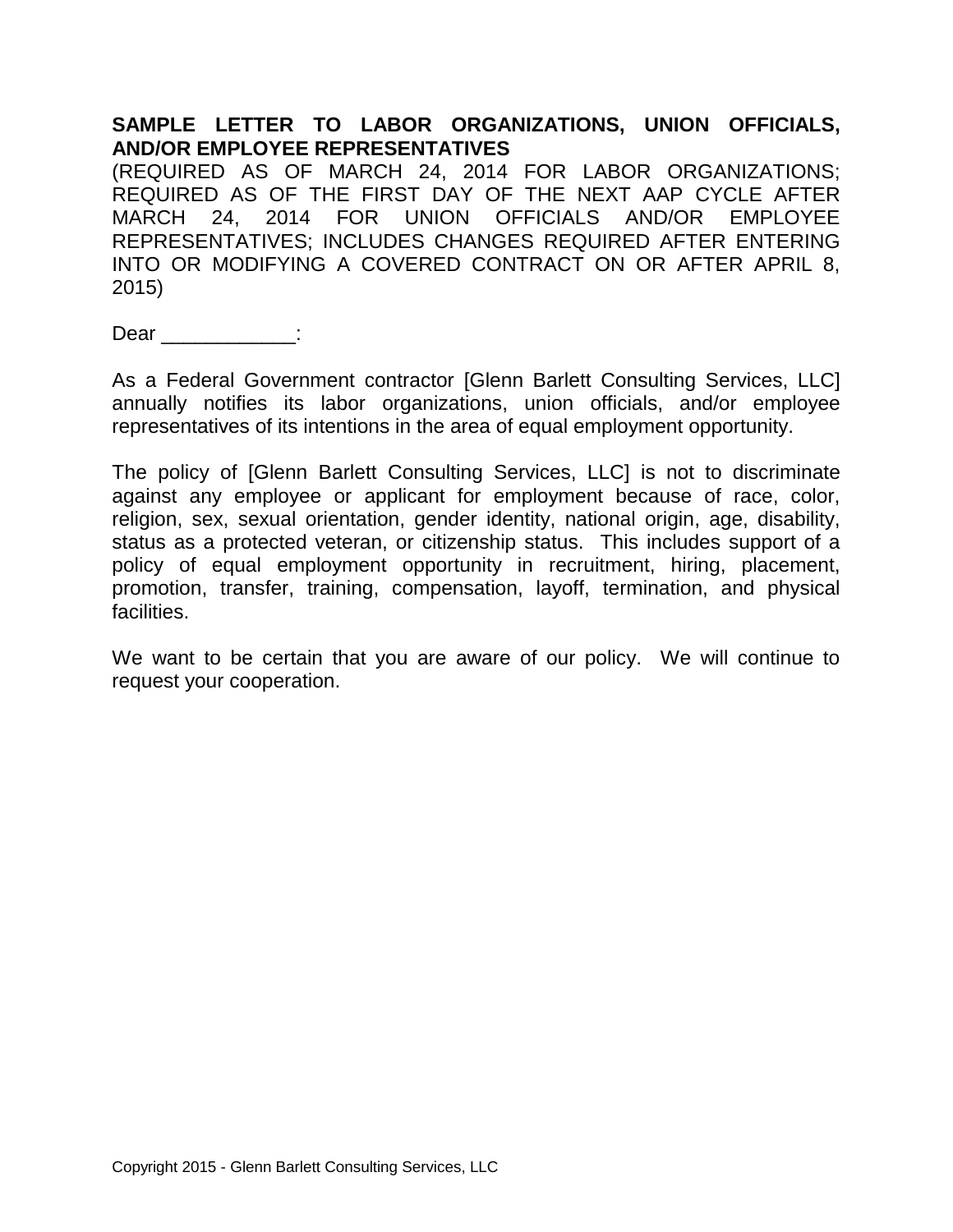## **SAMPLE LETTER TO RECRUITING SOURCES**

(RECOMMENDED OUTREACH; INCLUDES CHANGES REQUIRED AFTER ENTERING INTO OR MODIFYING A COVERED CONTRACT ON OR AFTER APRIL 8, 2015)

Dear \_\_\_\_\_\_\_\_\_\_\_ :

As a Federal Government contractor [Glenn Barlett Consulting Services, LLC] annually notifies each potential source of employees of its intentions in the area of equal employment opportunity.

[Glenn Barlett Consulting Services, LLC] is an equal opportunity employer. When we have a position opening, it is our policy to hire the best qualified applicant for the position, without regard to race, color, religion, sex, sexual orientation, gender identity, or national origin. It is also our policy to provide employment opportunities to qualified persons with a disability and protected veterans.

We want to be certain that you are aware of our policy and when positions for our staff become available and are listed with your organization, that you can and will refer to us minority group applicants, veterans, and members of both sexes, regardless of religion, sexual orientation, gender identity, national origin, or disability.

We would appreciate having your written assurance that you will refer applicants to us on this basis. You may indicate your assurance by signing the enclosed copy of this letter, and returning it to us in the envelope provided.

Thank you for your cooperation.